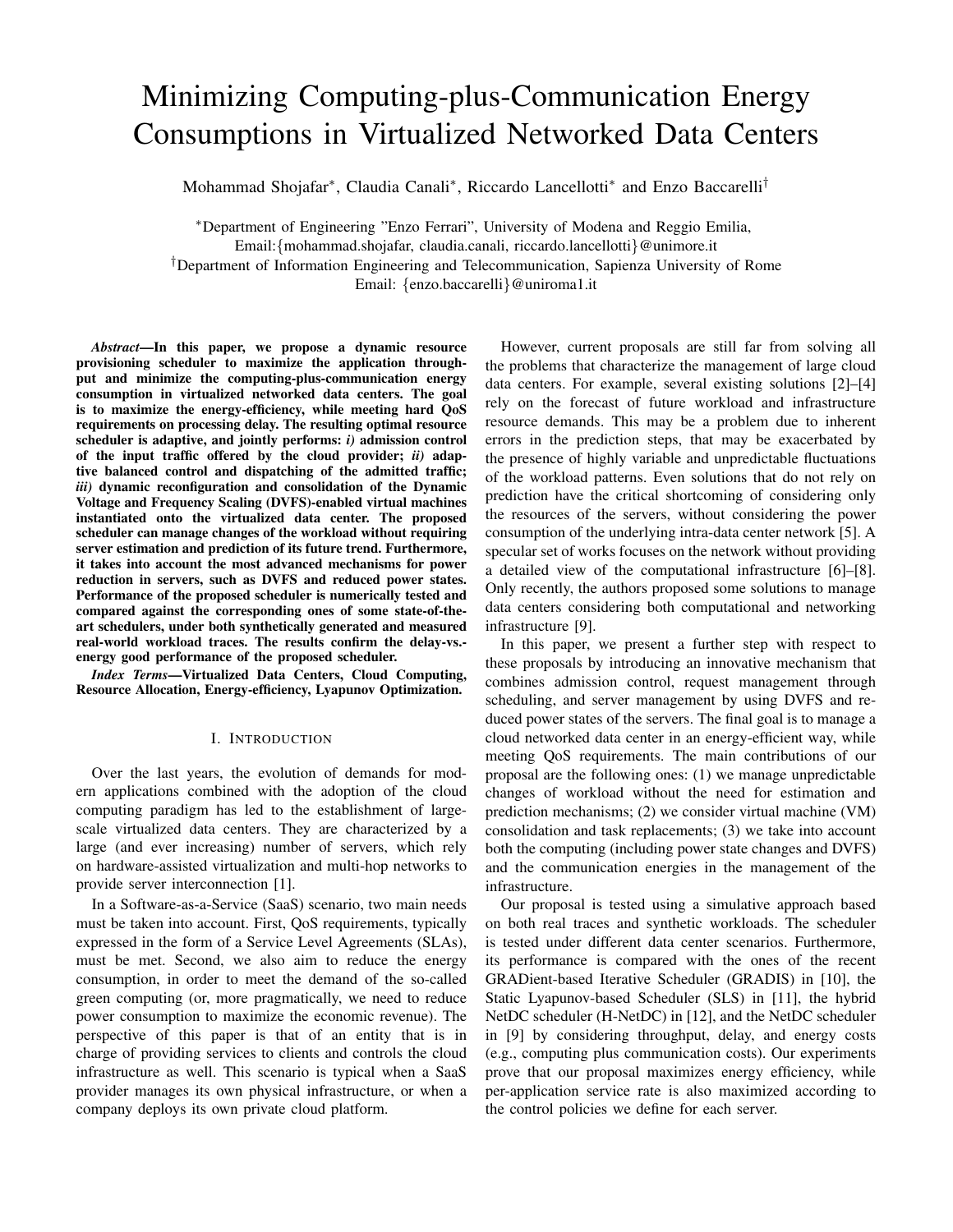

Fig. 1: Data center overview

The rest of this paper is organized as follows. After presenting the model of the considered virtualized data center architecture in Section II, we provide the problem formulation and the proposed joint scheduler in Section III. Performance evaluation results obtained through extensive simulation tests are presented in Section IV. Finally, Section V presents some concluding remarks.

## II. SYSTEM ARCHITECTURE

## *A. Networked data center overview*

We begin to present an overview of the considered networked data center that uses our solution for performing scheduling and admission control.

Fig. 1 provides a general scheme of the considered networked data center. We have an heterogeneous set of clients issuing requests to the networked data center (e.g., the boxes on the left side of the figure). The set of requests is first processed by the *admission controller* that decides whether or not the request should be accepted by the data center. The traffic of admitted requests is, then, handled by the *traffic controller and dispatcher*. This component dispatches the requests over the VMs hosted by the processing nodes, while buffering the requests that are not immediately sent to the VMs. Our data center supports multiple services that can be requested by the clients, and each VM may host only one service; hence, queuing and dispatching operations take into account the deployment of VMs over the server infrastructure. Requests are distributed through the *internal data center network* to the appropriate *processing servers* (and VMs). A final element of our infrastructure is the internal service of *servers reconfiguration and consolidation*. This service is in charge of the capacity adjustment, that decides the deployment of VMs over the servers and manages the servers by determining the ON/OFF status of the servers, as well as the CPU frequencies by exploiting the DVFS capabilities of the underlying hardware.

The virtualized data center shown in Fig. 2 provides a more detailed view of three main components: *ADmission Controller (ADC)*, *Dispatcher*, and *Virtual Machine Monitor (VMM)*. The proposed model is consistent with the architecture presented in [11]. We consider a separate ADC for each application. A set of dispatchers, one for each application, has



Fig. 2: Data center detailed model

the twofold task of storing the allowed requests in buffers and distributing them over the VMs that will be responsible for their processing. Each VM has a queue that is used to store requests to be processed. Furthermore, a per-server VMM is responsible for both managing the status of the server (power ON/OFF, CPU frequency that is, servers reconfiguration) and for deciding which VMs must run on each server (that is, servers consolidation).

We consider that the data center supports a Software as a Service (SaaS) cloud system, that provides a set A of *applications*. Let  $N = |\mathcal{A}|$  be the number of such applications. The VMs that support the execution of these applications are deployed over a set S of M servers. For this purpose, we assume that each server  $j \in S$  has a set of resources (i.e., CPU, disk, memory, etc.) that are binded to the VMs hosted on it and supervised by its *VMM*. In practice, this *VMM* resides on the host Operating System of each virtualized server. In this paper, we focus on the case where the CPU is the bottleneck resource of each server. This happens, for example, when all applications running on the servers are computationally intensive. Therefore, CPU frequency, switch frequency and power and/or energy constraints are critical for this scenario [13].

According to [11], we consider a discrete-time model based on timeslots. Decisions on the capacity adjustment of the data centers are taken at the beginning of each timeslot. We assume that each timeslot is significantly longer than the job average interarrival time, so that resource provisioning may be based on the average arrival rate during each slot. For example, if requests arrive at a rate of few requests per seconds, the timeslot can be in the order of minutes.

We now detail the formal model used to describe the system. For the convenience of the readers, the major notations used in this paper are listed in Table I. In each slot  $t$ , new requests for  $i$ -th application arrive according to a random arrival process  $A_i(t)$  (IU/slot) with time average rate  $\lambda_i$  (IU/slot)<sup>1</sup>. We assume that the statistics of  $A_i(t)$  are unknown, so that

<sup>&</sup>lt;sup>1</sup>The meaning of an Information Unit (IU) is application-dependent. We anticipate that, in the carried out tests of Section IV, IUs are understood as Mbit.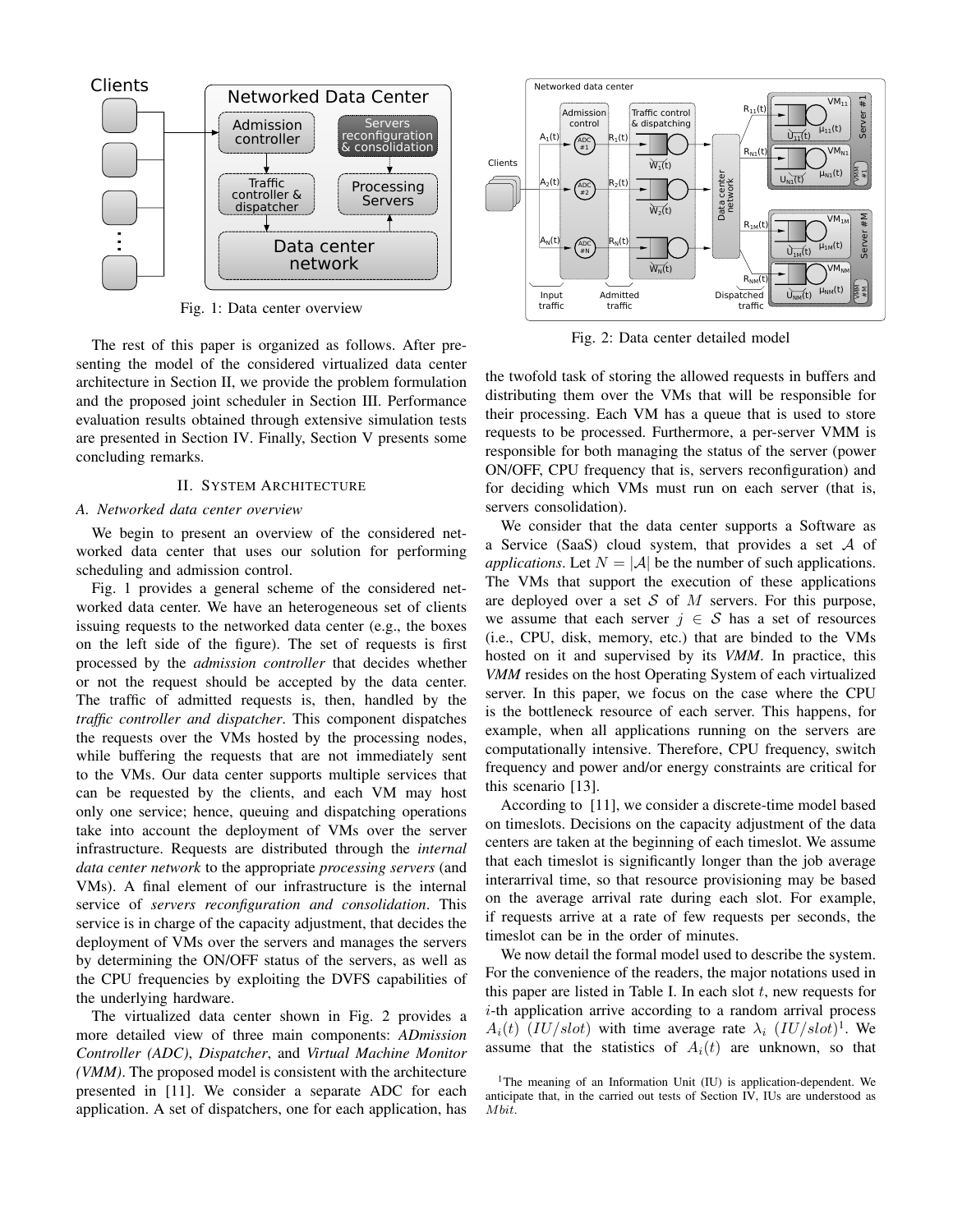TABLE I: Notation.

| <b>Symbol</b>                            | <b>Meaning/Role</b>                                                       |
|------------------------------------------|---------------------------------------------------------------------------|
| $a_{ij}$                                 | Indicator of the <i>i</i> -th application to the <i>j</i> -th server      |
| $R_i(t)$ (IU/slot)                       | Admitted arrival requests after $ADC(i)$ in slot t                        |
| $A_i(t)$ (IU/slot)                       | New arrival requests for $i$ -th application in slot t                    |
| $R_{ij}(t)$ (IU/slot)                    | Routing decisions of <i>i</i> -th application to <i>j</i> -th server      |
| $\mu_{ij}(t)$ (IU/slot)                  | Service rate of <i>i</i> -th application on <i>j</i> -th server in slot t |
| $W_i(t)$ (IU/slot)                       | $i$ -th application buffer size in slot $t$                               |
| $U_{ij}(t)$ (IU/slot)                    | <i>i</i> -th application buffer size of the <i>j</i> -th server in slot t |
| $\overline{RTT_i}(s)$                    | Average round-trip-time of $j$ -th dispatcher-server link                 |
| $f_i(t)$ (IU/slot)                       | Processing rate of $j$ -th server in slot $t$                             |
| $f_i^{\max}(IU/slot)$                    | Maximum allowed processing rate of $j$ -th server                         |
| $r_i(t)(IU/slot)$                        | Communication rate of the $j$ -th server-dispatcher link                  |
| $\mathcal{E}$ <sup>idle</sup> (j)(Joule) | Static energy consumed by $j$ -th server                                  |
| $P_N^{idle}(i)(Watt)$                    | Static power consumed by $j$ -th dispatcher-server link                   |
| $\mathcal{E}_c^{max}(j)(Joule)$          | Maximum energy consumed by $j$ -th server                                 |
| $\mathcal{E}_c(j,t)$ ( <i>Joule</i> )    | Computing energy consumed by $j$ -th server in slot $t$                   |
| $\mathcal{E}_{dyn}(j,t)(Joule)$          | Switch energy consumed by $j$ -th server in slot t                        |
| $\mathcal{E}_{LAN}(j,t)(Joule)$          | Communication energy consumed by $j$ -th server                           |
| $\mathcal{E}_{i}^{tot}(t)(Joule)$        | Total energy consumed by $j$ -th server in slot t                         |

 ${A_i(t) \in \mathcal{R}_0^+, t \geq 0}$  is a random process with unknown statistics.

## *B. Admission Controller*

For each application  $i \in A$ , the ADC of Fig. 2 decides whether to admit or decline the new requests. The admitted requests are stored in the *Dispatcher* buffers (see the buffers connected to each ADC), before being routed by the *Dispatcher* to one of the servers hosting that application.

We consider (time-slotted)  $G/G/1$  fluid systems for modeling the queue sets of ADC and servers of Fig. 2. Due to the admission control, both set of queues are loss-free and they implement the FIFO service discipline. Specifically, at the end of slot t, the arrival  $A_i(t)$ ,  $t \geq 0$  of processing new (possibly, heterogeneous) requests arrive at the input of the ADCs of Fig. 2. Note that  $A_i(t)$  is assumed to be independent from the current backlogs of the ADC queues of Fig. 2. We assume that any new arrival that is not admitted by the ADC of Fig. 2 is declined. Let  $R_i(t)$  be the number of requests out of  $A_i(t)$  that are admitted into the *i*-th application buffer of the Dispatcher by  $ADC(i)$ . Let  $W_i(t) \in \mathcal{R}_0^+$  and  $U_{ij}(t) \in \mathcal{R}_0^+$ be the numbers of IUs stored by ADCs and server queues of Fig. 2 *at the beginning* of slot  $t$ . Furthermore, let  $R_{ij}$  $(IU/slot)$  be the size of task of the *i*-th application served by the j-th server that: (i) is drained from the  $ADC(i)$  queue *at the beginning* of slot  $t$ ; and, (ii) is injected into the  $ij$ th queue at *the end* of slot t. We assume that dispatching occurs on the basis of the VM-to-Server mapping provided by  ${a_{ij}}$ . If a given application is served by multiple VMs, we assume that the dispatcher uses the round-robin discipline for the scheduling.

## *C. Adaptive Balancing Control and Dispatching*

Let  $\mu_{ij}(t)$  (*IU*/slot) be the traffic that is drained from the j-th server queue of Fig. 2 *during* slot t. We denote the buffer backlog by  $W_i(t)$ , with  $0 \leq W_i(t) \leq A_i(t)$ . Hence, the time evolutions of the backlogs  $\{W_i(t) \in (\mathcal{R})_0^+, t \ge 0\},\$  $\{U_{ij}(t) \in (\mathcal{R})_0^+, t \ge 0\}$  of the  $ADC(i)$  and j-th server queues are dictated by the following Lindley's equations, respectively:

$$
W_i(t+1) = \left[W_i(t) - \left(\sum_j a_{ij} R_{ij}(t)\right)\right]_+ + R_i(t), t \ge 0, \quad (1)
$$

$$
U_{ij}(t+1) = [U_{ij}(t) - \mu_{ij}(t)]_+ + R_{ij}(t), t \ge 0,
$$
 (2)

where  $R_{ij}(t)$  is the number of requests for *i*-th application that are routed from its dispatcher to the  $j$ -th server in slot  $t$ .

## *D. Computing and Switching*

The client requests are sent by the dispatchers to the active VMs running on the servers for being processed. In this paper, we assume that VMs deployed over a server can change their share of server resources according to the model described in [14], that is widely adopted in private cloud environments. This model tends to face conditions of high computational demand by means of few large VMs instead of many small VMs. We adopt a simplified model where a single VM is deployed over each server and uses all the available resources for that server (we will refer to the VM deployed on server j as  $VM(j)$ . The extension of the model to the case where multiple VMs share the same server is left as an open issue to be addressed in future works.

In this paper, we model each server as capable of a processing rate  $f_i(t)$  in slot t. Depending on the size  $R_{i i}(t)$  (IU/slot) of the i-th application's task to be currently processed by the j-th server in slot t, the corresponding processing rate  $f_i(t)$ may be adaptively scaled at run-time through DVFS. In this way, each server can be operated at multiple voltages which operate different CPU frequency [15]. Let  $Q$  be the number of allowed CPU rates: for example, the Intel EIST-technologies allows to choose the clock frequency from a set of  $Q = 6^2$ or  $Q = 15<sup>3</sup>$  values for reducing the power consumption when the computational demands are low.

DVFS is applied by the hosting physical servers to stretch the processing times of the tasks and reduce energy consumption by decreasing the processing rates of the active VMs. Each processing rate may assume values over interval  $[0, f_j^{\text{max}}]$ , where  $f_j^{\text{max}}$  (*IU*/slot) is the maximum allowed processing of  $VM(j)$ .

In [16], it is shown that there is a quadratic relationship between the *CPU utilization* of  $VM(j)$  and the corresponding computing energy consumption  $\mathcal{E}_c(j, t)$  (all servers in our model are assumed to have identical CPU resources), so that we can write:

$$
\mathcal{E}_c(j,t) = \mathcal{E}_c^{idle}(j) + (f_j(t)/f_j^{max})^2 \left( \mathcal{E}_c^{max}(j) - \mathcal{E}_c^{idle}(j) \right) \tag{3}
$$

Furthermore, we note that switching from the processing rate  $f_i(t-1)$  (e.g., the processing rate of  $VM(j)$  at  $(t-1)$ -th slot) to  $f_i(t)$  (e.g., the processing rate of  $VM(j)$  in t-th slot) entails an energy overhead of  $\mathcal{E}_{dyn}(j,t)$  [16]. Although the actual behavior of the function  $\mathcal{E}_{dyn}(j, t)$  depends on the adopted DVFS technique, a quite common model is the following quadratic one [16]:

$$
\mathcal{E}_{dyn}(j,t) = k_e (f_j(t) - f_j(t-1))^2.
$$
 (4)

<sup>2</sup>http://download.intel.com/design/network/papers/30117401.pdf <sup>3</sup>https://software.intel.com/sites/default/files/ftalat.pdf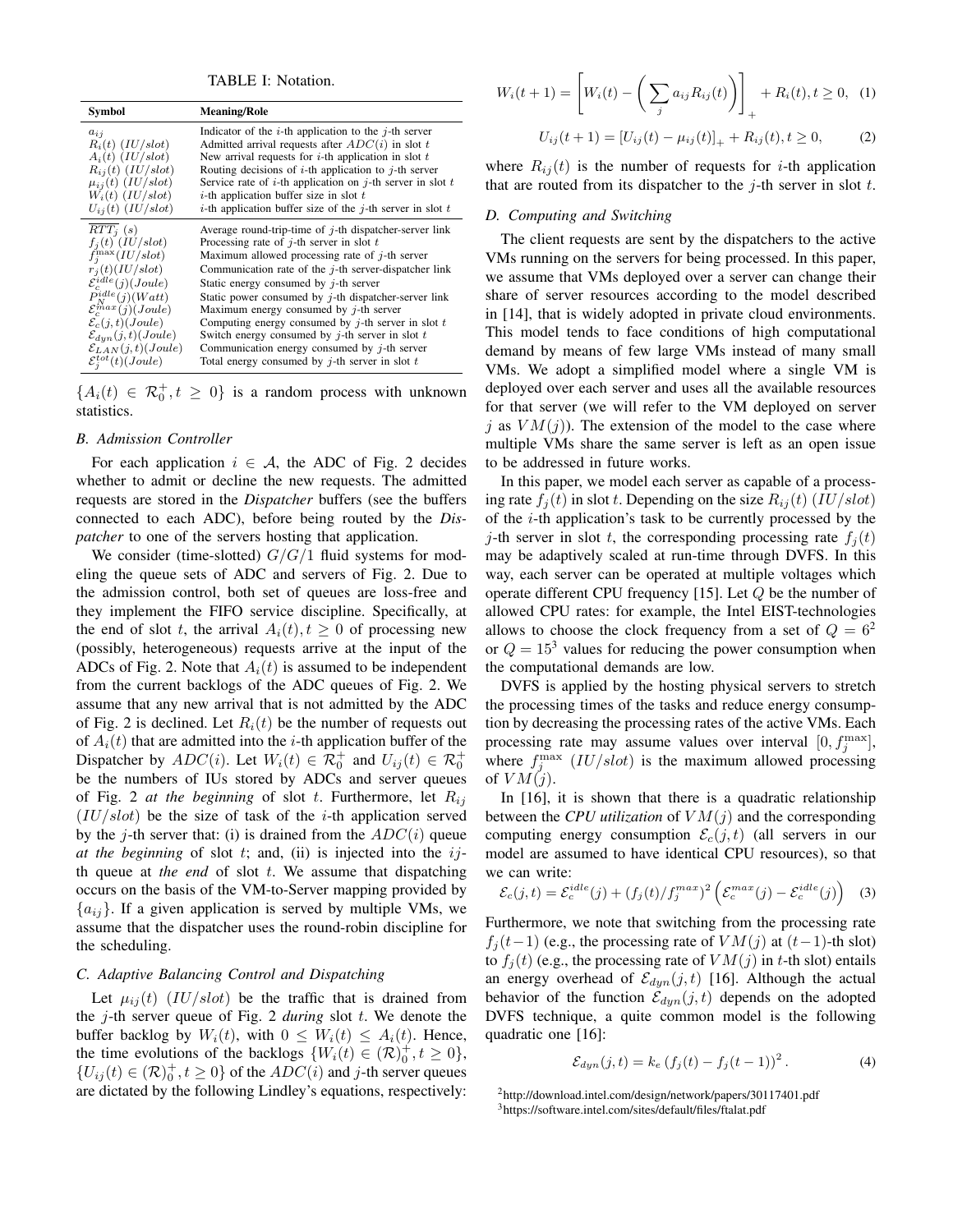In Eq. (4),  $k_e$   $(Joule/(Hz)^2)$  denotes the switch cost induced by an unit-size rate switching, which is typically limited up to few hundreds of  $\mu J$ 's per  $(MHz)^2$  [16].

At each slot, the VMM allocates the resources of each server among the VMs that host the applications running on that server. Let  $\hat{S}(t)$  be the set of turned ON VMs at slot t. Hence, we have  $\dot{S}(t) \subseteq S$ . In our reference data center, the scheduler interleaves *reconfiguration* and *consolidation* slots. Specifically, at each reconfiguration slot, the scheduler does not change the set  $\hat{S}(t)$  of turned ON VMs and, then, it leaves unchanged the corresponding sets of turned ON/OFF physical servers. However, it assigns the requests  $R_{ij}$  to the turned ON VMs. Thus, the routing decisions  $R_{ij}(t)$  must satisfy the following constraints at slot  $t$ :

$$
a_{ij} = \begin{cases} 1, & R_{ij} = 0, \text{if } j \notin \dot{\mathcal{S}}(t) \\ 0, & \text{if } j \in \dot{\mathcal{S}}(t); \end{cases} \tag{5}
$$

$$
0 \leq \sum_{j \in \mathcal{S}(t)} a_{ij} R_{ij}(t) \leq W_i(t) \tag{6}
$$

#### *E. Communication*

We assume that the  $j$ -th virtual end-to-end connection (e.g., the  $j$ -th virtual link) of the data center of Fig. 2 is bidirectional, symmetric and operates in a *half-duplex* way [17]. A joint analysis of the computing-plus-communication energy consumption in *delay-tolerant* data centers is performed in [16], where the effects of inter networking infrastructures are evaluated. Two main conclusions arise from [16]. First, the energy consumption due to the data transport may represent a large part of the total energy consumption, especially at medium/high usage rates. Second, the energy consumption of cloud infrastructures needs to be analyzed by *simultaneously* accounting for data computing and Dispatcher-Server data transport. Motivated by these considerations, we consider the TCP New Reno protocol [18] to model the managed endto-end Dispatcher-Server transport connections. Hence, under the Congestion Avoidance state, the power drained by each connection may be evaluated as in [9]:

$$
P_j^{net}(t) = \Omega_j \left( \overline{RTT_j} \ r_j(t) \right)^2 + P_N^{idle}(j), \ j = 1, \dots, M, \tag{7}
$$

where  $\overline{RTT_j}$  is the average round-trip-time of the j-th serverdispatcher end-to-end connection,  $r_i(t)$  is the communication rate of the j-th virtual link at the t-th slot, and  $\Omega_j$  is the j-th virtual link power coefficient that depends on the maximum segment size of the transmitted packets and on the number of per-segment ACKs as described in [10], [19].

Hence, the corresponding one-way transmission delay is:  $D_i(t) = (R_{ii}(t))/r_i(t)$ , where  $R_{ii}(t)$  is the workload of the  $i$ -th application (requests) which is assigned to available  $i$ -th server at the  $t$ -th slot. The overall two-way computing-pluscommunication delay induced by the  $j$ -th end-to-end connection of Fig. 2 equates to  $2D_j$ , so that the hard constraint on the overall per-request execution time is:  $\max_{1 \leq j \leq M} \{2D_j\}.$ Thus, the corresponding one-way communication energy  $\mathcal{E}_{LAN}(j,t)$  wasted by the j-th virtual link at slot t is:

$$
\mathcal{E}_{LAN}(j,t) = P_j^{net}(t) (a_{ij} R_{ij}(t)) / r_j(t), \forall i \in \mathcal{A},
$$
 (8)

Hence, the resulting total computing-plus-communication energy  $\mathcal{E}_j^{tot}(t)$  consumed at slot t by the j-th server is:

$$
\mathcal{E}_j^{tot}(t) = \mathcal{E}_c(j, t) + \mathcal{E}_{dyn}(j, t) + \mathcal{E}_{LAN}(j, t). \tag{9}
$$

#### III. PROBLEM FORMULATION AND SOLUTION

We now present our proposal of a dynamic load balancing and resource provisioning approach that takes into account computation and communication costs, and exploits DVFSbased discrete frequencies and their time shares for each VM. Our final goal is to maximize the throughput of the applications and minimize the joint computing-plus-communication energy costs of the servers, subject to the available control options and to the structural constraints imposed by the considered model. Since frequent turning ON/OFF servers may be undesirable (for example, due to hardware reliability issues), we will focus on frame-based control policies, where time is divided into frames of length T slots. We define  $T_{max}$  as the maximum number of slots considered in our experiments for the evaluation of SLAs. We recall that the set of active servers is chosen at the beginning of each frame and does not change for the duration of that frame (reconfiguration state): this set may change in the next frame as workloads change (consolidation state). In the consolidation state, we use the MBFD [20] policy to migrate some of active servers' backlogs to some other servers, then we update the set of active servers. Let  $\mathcal{T}_i$  and  $\xi_i$  denote the (average expected) rate of admitted requests for  $i$ -th application and the (average expected) total joint computing-plus-communication energy consumption of  $j$ -th server, that is  $\mathcal{T}_i \triangleq \lim_{t \to \infty} \frac{1}{t-1} \sum_{\tau=0}^{t-1} E\{R_i(\tau)\}\$ and  $\xi_j \triangleq \lim_{t \to \infty} \frac{1}{t-1} \sum_{\tau=0}^{t-1} E\{\mathcal{E}_j^{tot}(\tau)\}\)$ , respectively. We define  $\underline{\mathcal{T}} \triangleq \{ \mathcal{T}_1, \mathcal{T}_2, \dots, \mathcal{T}_N \}$  as the vector of average rates of applications and  $\xi \triangleq \{ \xi_1, \xi_2, \dots, \xi_M \}$  as the vector of energy average rates of servers. Hence, the resource reconfiguration/consolidation problem at slot  $t$  is formulated as in the following:

$$
\min_{\chi} \quad \left(\theta \sum_{j \in \hat{\mathcal{S}}} \xi_j - \sum_{i \in \mathcal{A}} \beta_i \mathcal{T}_i\right),\tag{10.1}
$$

subject to:

$$
0 \le f_j(t) \le f_j^{max}, \qquad \forall j \in \hat{\mathcal{S}}, \quad (10.2)
$$

$$
0 \leq \mathcal{T}_i \leq \lambda_i, \mathcal{T} \in \Gamma, \qquad \forall i \in \mathcal{A}, \quad (10.3)
$$

Eqs. 
$$
(1), (2), (5), (6)
$$
. (10.4)

where  $\chi \triangleq \{ \mathcal{T}, f_j(t), U_{ij}, R_i(t), i \in \mathcal{A}, j \in \hat{\mathcal{S}} \}$ . In Eq.(10.1),  $θ$  and  $β<sub>i</sub>$  are non-negative weights which are used for normalization and to assign priorities between throughput and energy. The optimization problem in Eq. (10.1) is a general weighted linear combination of the sum throughput of the applications and the average energy usage in the data center. Eq. (10.2) (resp., Eq.  $(10.3)$ ) bounds the maximum processing rate of jth server (resp., maximum average rate of  $i$ -th application). At the end, Γ in (10.3) represents the *capacity region* of the data center, which is defined as the set of all possible longterm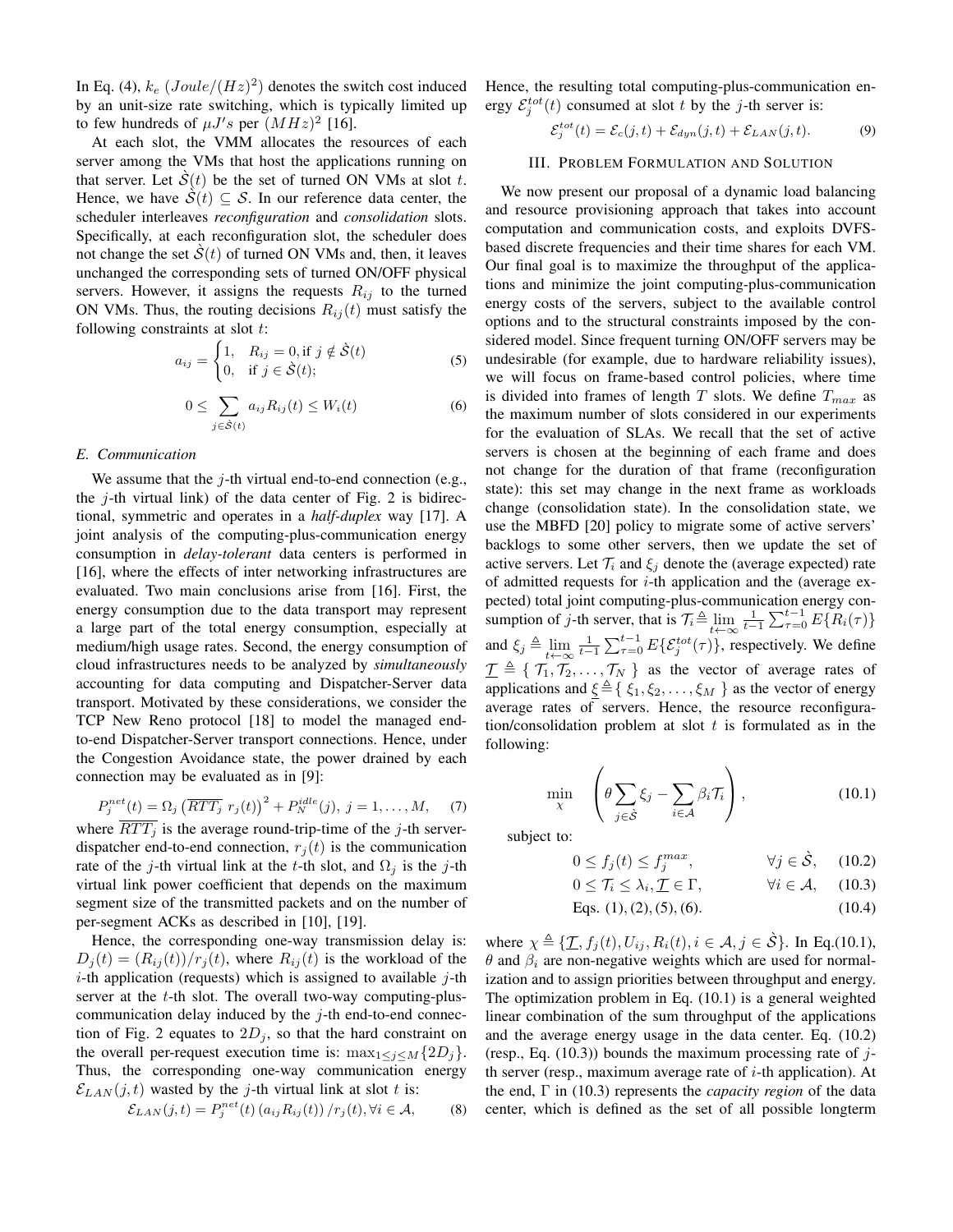throughput values that can be achieved under any feasible resource allocation strategy.

In the rest of the paper, the optimal solution of the problem (10) is denoted as in  $\{f_j^*(t), U_{ij}^*, R_i^*(t), i \in \mathcal{A}, j \in \mathcal{S}\}\.$  We rely on the Lyapunov optimization [11], [21] to develop an optimal control policy. In particular, we introduce a dynamic control algorithm that achieves the optimal solution  $\{\mathcal{T}_{i}^{*}\}\$  and  $\{\xi_j^*\}$ . We use queue backlog values in slot t to make decisions for the proposed algorithm in ADC, Routing and VMM components of Fig. 2. These decisions help us to dynamically update the system condition, while the new requests come to the system. Hence, the proposed algorithm optimizes the objective in (10) by solving a sequence of optimization problems over time. The queue backlogs can be viewed as dynamic Lagrange multipliers that enable stochastic optimization [21]. The proposed method called Joint Dynamic Lyapunov-based Scheduler *(JDLS)* performs the following actions:

1) *Admission control*: it is important to maximize  $R_i(t)$ and minimize the application backlog  $W_i(t)$  for *i*-th application in slot  $t$ . So, we should solve the following problem:

$$
\min_{i} R_i(t) \left[ W_i(t) - V\beta_i \right], \tag{11.1}
$$

s.t: 
$$
0 \le R_i(t) \le A_i(t)
$$
, (11.2)

where  $V \geq 0$  is a control parameter used by the system administrator to control the trade-off between average delay and total average utility by exploiting the threshold-based mechanism used in [11]. If the current ADC queue backlog for  $i$ -th application satisfies the condition  $W_i(t) > V\beta_i$ , then  $R_i^*(t) = 0$  and no new requests are admitted. Otherwise,  $R_i^*(t) = A_i(t)$  and all new requests are admitted.

- 2) *Request dispatching*: for the i-th application, we dispatch the  $ADC(i)$ 's drained queue requests to the active servers in set  $S(t)$  using a *round-robin policy*.
- 3) *VMM and resource allocation*: for j-th server in the set  $\dot{S}(t)$ , we have to solve the following sub-problem:

$$
\min_{i} \sum_{i \in \mathcal{A}} V \theta \mathcal{E}_{j}^{tot}(t) - U_{ij}(t) \mu_{ij}(t), \tag{12.1}
$$

s.t: 
$$
Eqs. (3), (4), (7),
$$
 (12.2)

Eq. (12) is a generalized min-weight problem, where the service rate provided to any application is weighted by its current queue backlog. Hence, the optimal solution allocates resources to maximize the service rate of the most backlogged application:  $\sum_{i \in A} U_{ij}(t) \mu_{ij}(t)$ , and minimize the overall energy consumption for  $j$ th server:  $\sum_{i \in A} V \theta \mathcal{E}_j^{tot}(t)$ . It is worth to note that each server solves its own resource allocation problem independently by using the queue backlog values of the applications hosted on it and this can be implemented in a fully distributed way, with a major benefit in terms of scalability.

Algorithm 1 reports a pseudo-code for the adaptive implementation of the proposed resource scheduler.

# Algorithm 1 A pseudo-code of the proposed JDLS

```
1: for t \ge 1 do<br>2: if t \ne nT, then
2: if t \neq nT, then \triangleright t is a reconfiguration slot,
3: for all i \in A do
4: Update R_i(t) using eq. (11);
5: Update R_{ij}(t) using eq. (5), (6) and JDLS's Routing;
6: Update W_i(t+1) using eq. (1);
7: end for
8: for all j \in \hat{\mathcal{S}} do
9: Update \mu_{ij}(t) using eq. (12);
10: Update U_{ij}(t+1) using eq. (2);
11: end for
12: else \triangleright t is a consolidation slot
13: re-run lines 3-7;
14: for all j \in \mathcal{S} do
15: Update \mu_{ij}(t) using eq. (12) and update eq. (3), (4),
   and (8) with zero frequency;
16: Request task replacement using MBFD [20] policy
   over \dot{S}(t);
17: Update \hat{S}(t);<br>18: end for
          end for
19: end if
20: end for
```
#### IV. TEST RESULTS AND PERFORMANCE COMPARISONS

This section presents the performance evaluation of the proposed scheduler under a set of synthetic and real-world input traffic traces. In particular, we perform a sensitivity analysis with respect to the main model parameters; then, we compare the performance of the proposed JDLS scheduler with that of the recent GRADient-based Iterative Scheduler (GRADIS) [10], the Static Lyapunov-based Scheduler (SLS) in [11], the hybrid NetDC scheduler (H-NetDC) in [12], and the NetDC scheduler (NetDC) in [9]. It is worth to note that the parameters of each scheduler have been tuned in preliminary experiments to ensure a fair comparison among the considered approaches. As metrics for the scheduler performance evaluation, we consider the total utility (Throughput)  $\mathcal{U}_{tot}$ , the total consumed energy  $\overline{\xi}_i^*$  $\sum_{j=1}^{\infty}$  and the total delay  $\overline{T}_{tot}^{*}$  of the admitted requests.

# *A. Simulated Setup*

The simulations have been carried out by exploiting the numerical software of the MATLAB platform. They emulate 10 quad-core Dell PowerEdge servers, equipped with 3.06 GHz Intel Xeon CPU and 4GB of RAM. All the emulated servers are connected through commodity Fast Ethernet NICs. In all carried out tests, we configure the VMs with 512MB of RAM and emulate the TCP New Reno protocol for implementing the needed VM-to-VM transport connections.

For the experiments, we consider two different scenarios. The first scenario includes a synthetic workload, whose main parameters are detailed in Table II. The second scenario refers to a real-world workload trace, which is represented in Fig. 3: this is the same real-world workload trace considered in [22]. We perform preliminary experiments and we found that the best parameter values for the real-world workload are  $k_e = 0.5$ [*Joule*/(*MHz*)<sup>2</sup>] and  $T = 1.2$  [s].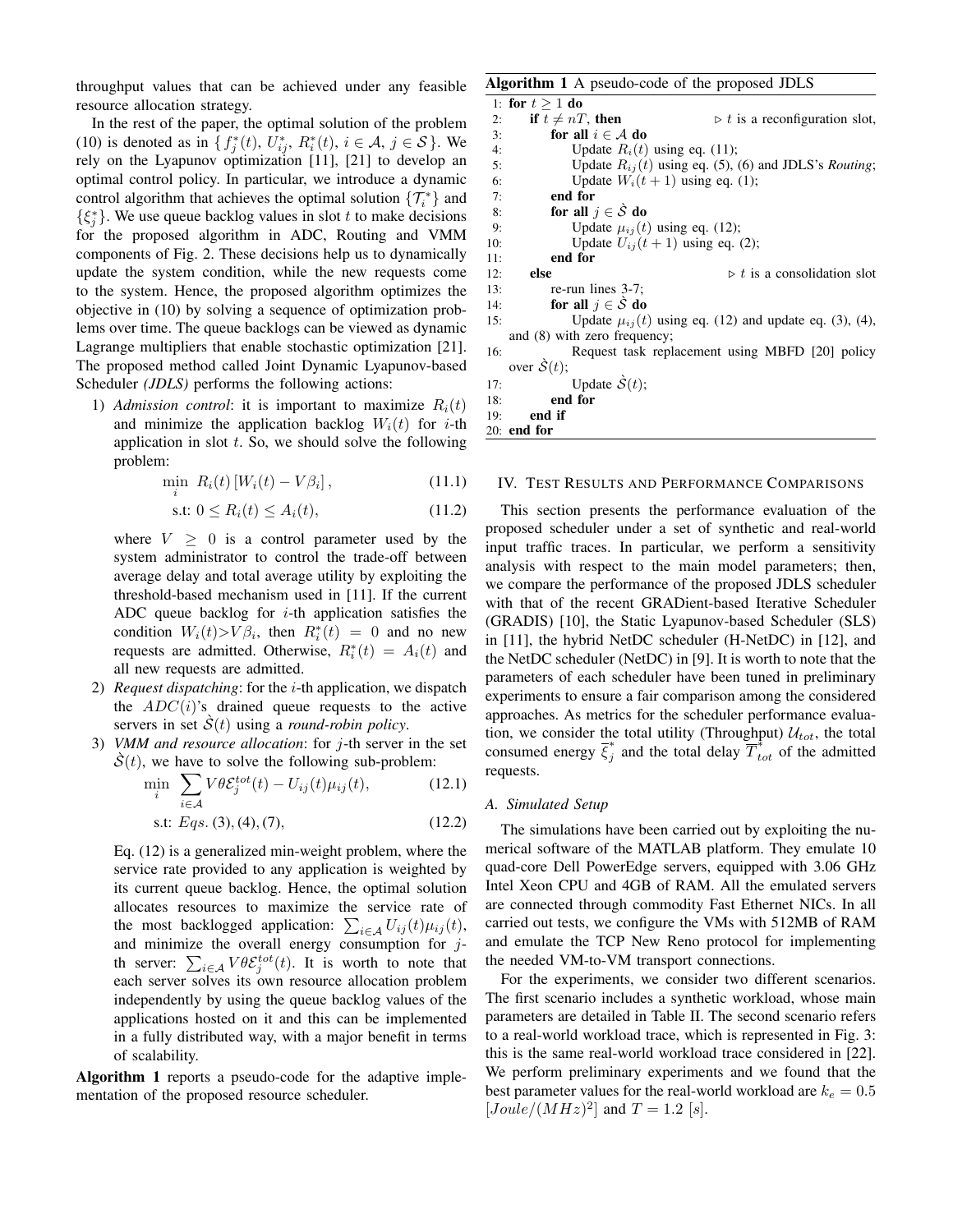TABLE II: Default values of the main simulated parameters.

| <b>Parameter</b>                                    | Value                                         |
|-----------------------------------------------------|-----------------------------------------------|
| $(\Delta, \gamma = \theta/\beta_i)$                 | $(1 (s), \{0.5, 1, 2\})$                      |
| $(T, T_{max})$                                      | (100, 1000)                                   |
| $(\Omega_i, P_N^{idle}(j))$                         | $(0.5, 0.5)$ $(Watt)$ $\forall i \in S$       |
| (M, N, V)                                           | $(100, 10, \{0:500:20000\})$                  |
| $A_i$                                               | 8 ( <i>Mbit</i> ) $\forall i \in \mathcal{A}$ |
| PMR <sup>4</sup>                                    | 2                                             |
| $k_e, Q$                                            | $0.05~(J/(MHz)^2)$ , 6                        |
| $r_j^{max}, f_j^{max}$                              | 100, 10 $(Mbit/s) \ \forall j \in S$          |
| $RTT_i$                                             | 70 $(\mu s)$ $\forall j \in S$                |
| $(\mu_{ij}^{min}, \mu_{ij}^{max})$                  | $\{(200, 400), (50, 300)\}\ (Mbit/slot)$      |
| $(\mathcal{E}_c^{idle}(j), \mathcal{E}_c^{max}(j))$ | $(5, 240) (Joule) \ \forall j \in S$          |



Fig. 3: Measured workload trace: PMR = 1.526.

## *B. Experimental Results*

In order to measure the performance of the proposed scheduler JDLS, we perform different experiments detailed in the following subsections.

*1) Throughput and Average Total Delay:* In this experiment we evaluate the total average utility  $U_{tot}$  and the average total delay of the admitted requests  $\overline{T}_{tot}^*$  for different values of the input parameters V and  $\gamma$ . We define  $\overline{T}_{tot}^*$  like [23] as the sum of the delay in the first queue blocks (ADC buffers) and second queue blocks (VM buffers), expressed as the number of time slots. Fig. 4a and 4b show the measured  $U_{tot}$  and  $\overline{T}_{tot}^*$  under the linear and quadratic control decisions  $\mu_{ij}$  of Eq. (12), respectively.

The observation of these results leads to two main conclusions. First,  $U_{tot}$  (which is the solution of (10.1)) decreases for increasing values of the weight factor of  $\gamma \triangleq \theta/\beta_i$ ,  $\forall i$  and V.  $U_{tot}$  converges to a minimum value, and  $\overline{T}_{tot}^{*'}$  increases and converges to a maximum value for larger values of V. This is due to the fact that, according to the conditional Lyapunov optimization approach in [24] (exploiting Lyapunov drift theorem), the performance of the minimization algorithm is bounded up to a finite constant which depends on the arrival and service rates [24]. Second, we conclude that the average overall time and utility of the presented data center is inde-



Fig. 4:  $\overline{T}_{tot}^*$  vs. V and  $\mathcal{U}_{tot}$  for the synthetic workload for linear (4a) and quadratic (4b) control decision  $\mu_{ij}$ .

solves its own resource allocation problem independently by using the queue backlog values of the applications hosted on it and this allows, in return, the implementation of the proposed approach in a fully distributed way.

*2) Sensitivity to the data center parameters:* Fig. 5 reports the average total consumed energy  $\overline{\xi}_i^*$  $j$  for servers for various values of M and other parameters, such as  $Q$  (Fig. 5a),  $k_e$ (Fig. 5b), and  $\Omega_i$  (Fig. 5c). Specifically, Fig. 5 points out that: (i) while M increases, the  $\overline{\xi}_j^*$  decreases; (ii) while Q,  $k_e$ , and  $\Omega_j$  increases, the  $\overline{\xi}_j^*$  declines according to the Eqs. (3), (4) and (8), respectively. In Fig. 5a,  $Q = \infty$  indicates the case of realtime results where we have no queues: in this case, the optimal frequency of each server is the corresponding frequency that we need for the incoming workload (ideal case).

*3) Performance Comparisons:* We now present a comparison of the proposed JDLS scheduler with other available alternatives in terms of consumed energy, total delay and execution times.

Fig. 6 presents the average total consumed energy  $\overline{\xi}_i^*$  $j$  and the average total delay  $\overline{T}_{tot}^*$  versus the number of VMs M for the aforementioned schedulers [9]–[12] for the synthetic work-

<sup>4</sup>PMR:=Peak-to-Mean Ratio of the input workload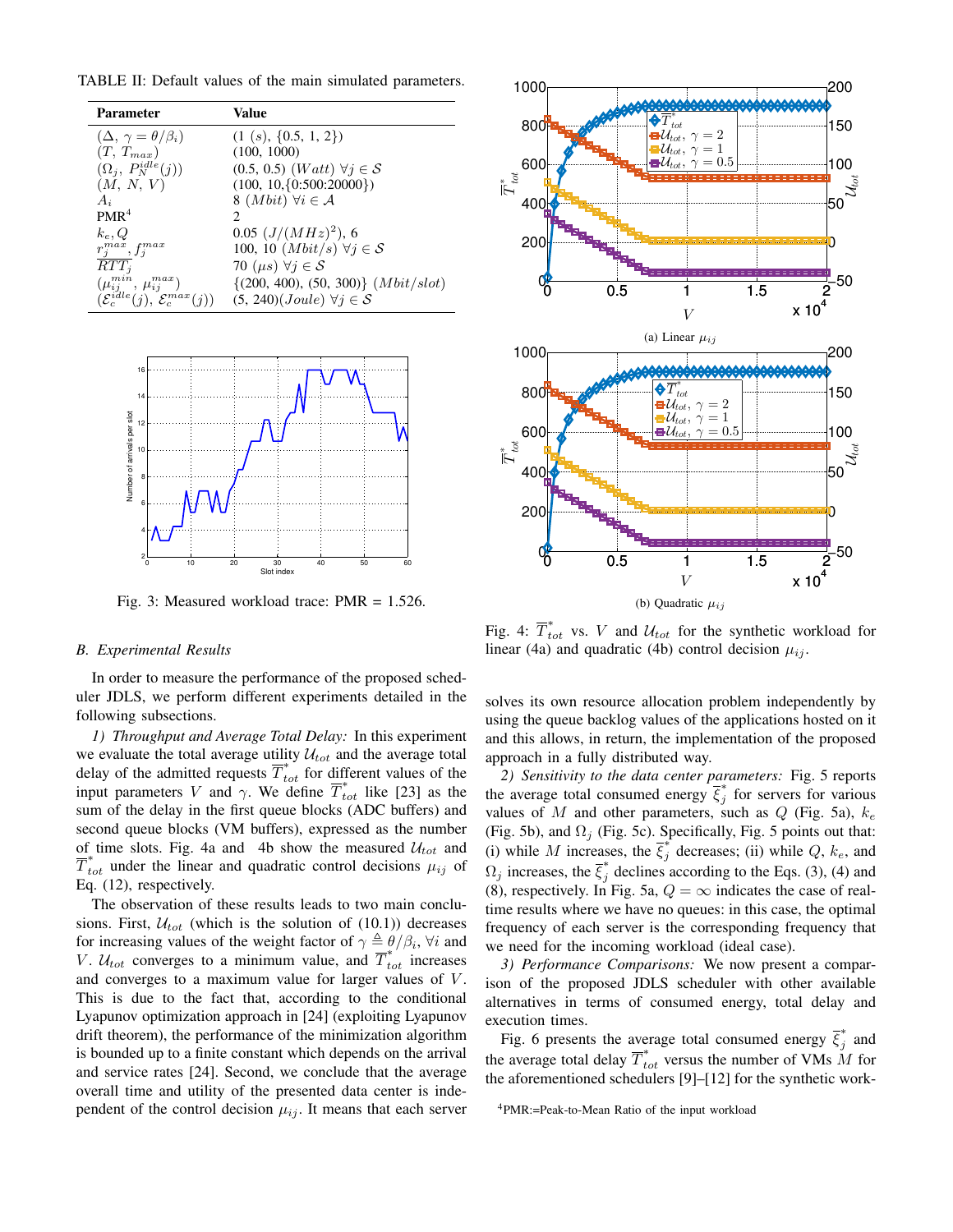

Fig. 5: Sensitivity analysis with respect to parameters Q (5a),  $k_e$  (5b) and  $\Omega_j$  at  $V = 10^4$ ,  $k_e = 5$  (5c).

load. In detail, Fig. 6a shows that the average energy saving of the JDLS scheduler over NetDC, GRADIS, SLS H-NetDC methods is about 75%, 70%, 85% and 91%, respectively. This result confirms that the proposed JDLS scheduler is capable to adapt to the incoming behaviors of the input workload by increasing the number of turned ON VMs faster than other methods. Fig. 6b compares the average total delay  $\overline{T}_{tot}^*$  of JDLS, GRADIS [10] and SLS [11] for increasing values of M. In this case we do not consider the NetDC and H-NetDC schedulers because they are real-time approaches which do not use any queue for the incoming requests. The results of Fig. 6b show that the average total saving of JDLS over the GRADIS is almost 30%, but is lower with respect to SLS; it is important to consider that JDLS performs communication joint switching optimization whilst SLS does not perform them.

We also evaluate how JDLS can handle a real world scenario. To this aim, we consider the traces in Fig. 3 [22] previously described. Fig. 7 compares the average total consumed energy  $\overline{\xi}_i^*$  $\int_{i}^{\infty}$  for different values of M for the aforementioned schedulers [9]–[12]. These results show that by increasing the number of servers, the average energy consumption perserver decreases for all the tested schedulers. The amount of energy saving of JDLS compared to SLS, NetDC, GRADIS, and H-NetDC is about 30%, 50%, 51% and 78%, respectively. This last comparison confirms that JDLS can reduce energy consumption even in the highly variable scenario that characterizes real world workloads.

In the last simulation, we evaluate the average execution time for each of the five considered schedulers for different number of slots  $(T_{max} = 10^3, 10^4)$  for the synthetic and the real-world workload traces. The results reported in Table III show that the JDLS scheduler is able to work with a significantly lower average execution time with respect to the GRADIS and the NetDC/H-NetDC methods, in both scenarios and scales of incoming workloads. The NetDC/H-NetDC methods are considered together because, from a computational point of view, they perform the same operations and therefore have the same speed. As shown in Table III, the average time saving of the JDLS scheduler for the higher amount of time slots ( $T_{max} = 10^4$ ) over the GRADIS and the NetDC/H-NetDC alternatives is of about 48% and 94.7% in the synthetic workload, and of 59% and 66% in the realworld workload, respectively. On the other hand, with respect to the SLS scheduler, the JDLS execution time is about 3% (0.9 ms) and 13% (5.5 ms) higher in the same scale of



Fig. 6: Performance comparison under synthetic workload (with  $T_{max} = 10^4$  and  $V = 10^4$ ).



Fig. 7:  $\overline{T}_{tot}^*$  comparison under real workload.

incoming workload  $(T_{max} = 10^4)$ . It is important to note that, differently from the SLS scheduler, the JDLS proposal